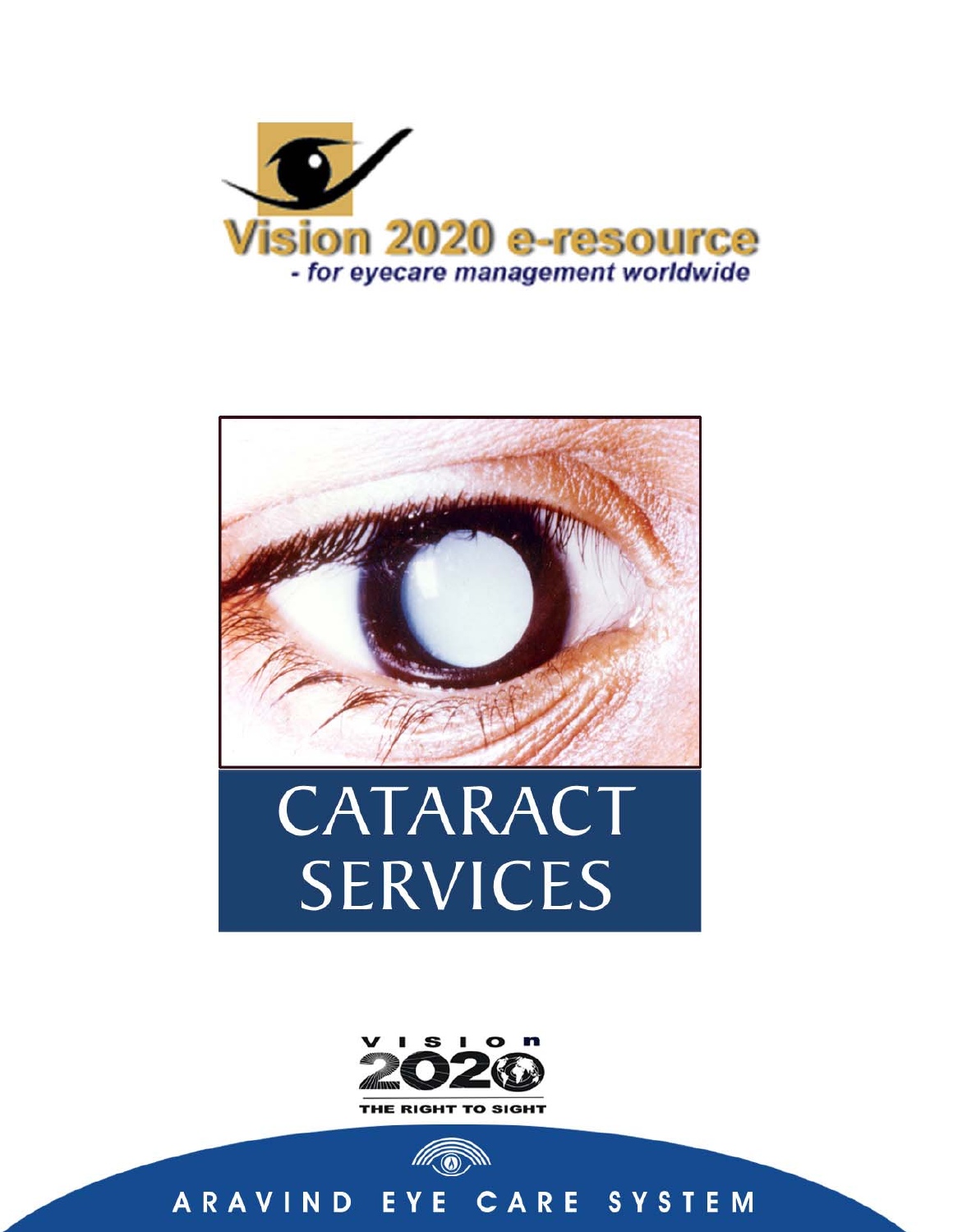# **Cataract**

# **Introduction:**

Cataract is the major cause of blindness worldwide and cataract surgery is the most frequently performed ophthalmic surgical intervention. More than 66 countries have established National Blindness Control Programs or committees, where cataract surgery is the major activity.

 Cataract is an age-related disease and there are currently no effective preventive measures. On going services are therefore required, that are able to deal with existing (prevalent) as well as new cases (incident). The number of cataract cases is increasing rapidly because of population growth, increasing longevity and the growing desire of the patients to seek surgery in the early stages of visual disability.

The aim of cataract intervention programs is the provision of sufficient, successful and sustainable cataract services for all communities. Cost-efficient procedures and optimal utilization of resources is imperative because the cost of maintaining and expanding cataract services is becoming a major part of health costs in many countries.

# **Normal lens :**

The normal crystalline lens is a transparent, biconvex structure whose functions are:

- To maintain its own clarity
- To allow light rays to pass through
- To help in visualizing both near and distant objects by changing its shape (accommodation)

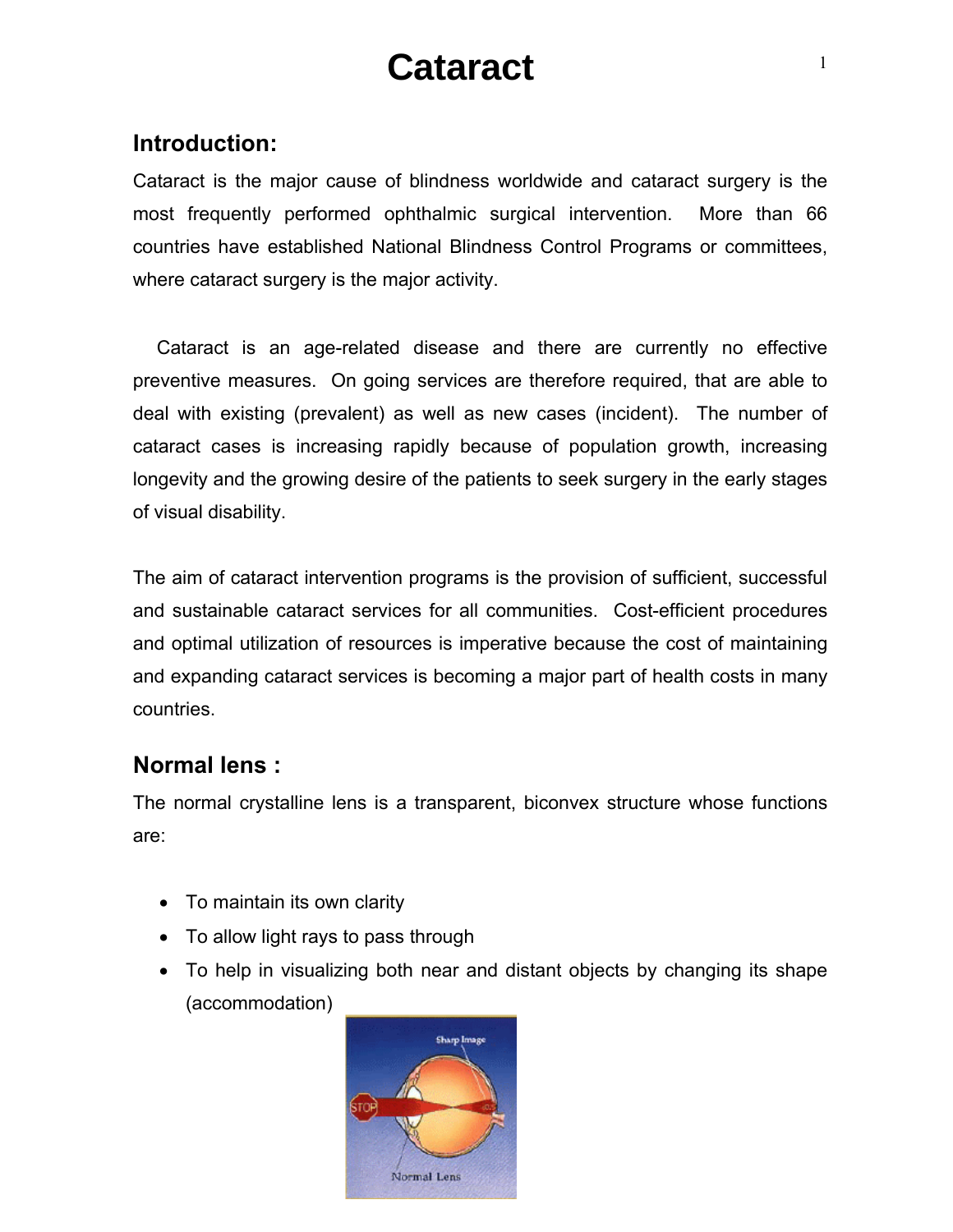# **Definition of Cataract:**

Cataract is defined as opacity of the crystalline lens or its capsule, which prevents the passage of the rays of light and causes significant visual loss.





# **Types of cataract**



Systemic Causes Ocular Causes Drugs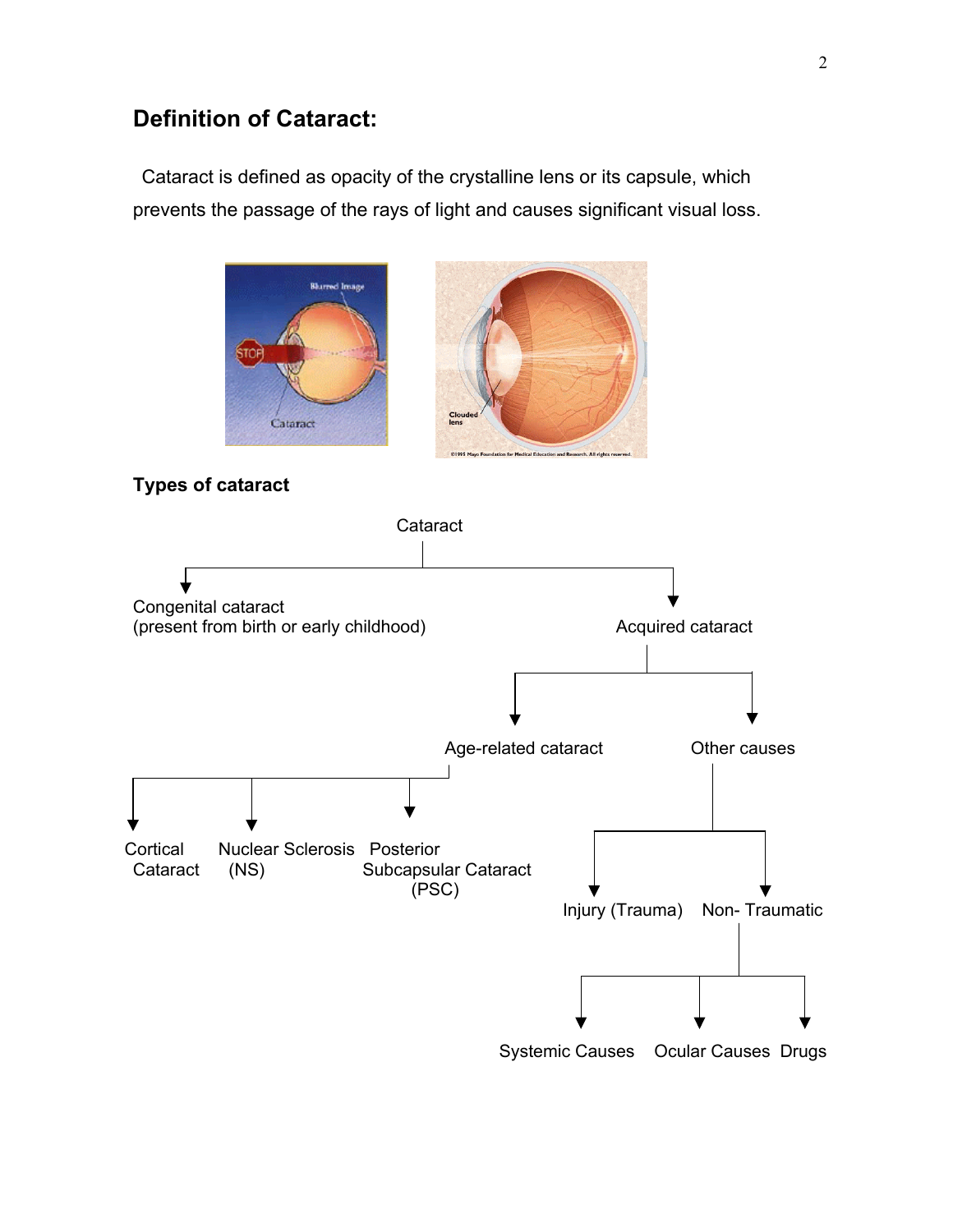# **Age-related cataract**



Age related cataract is the most common cause of visual impairment in older individuals. The prevalence of cataract is 50% in people between the ages of 65 and 74 and it increases to 70% in those over the age of 75.

As the lens ages, it increases in weight and thickness and decreases in accommodative power. As new layers of lens fibers are formed concentrically in the periphery of the lens the lens nucleus (central portion) undergoes compression and hardening. This reduces the transparency of the lens and scatters light rays. In general a certain NS is more common in older individuals while cortical cataract and PSC are more common in younger individuals.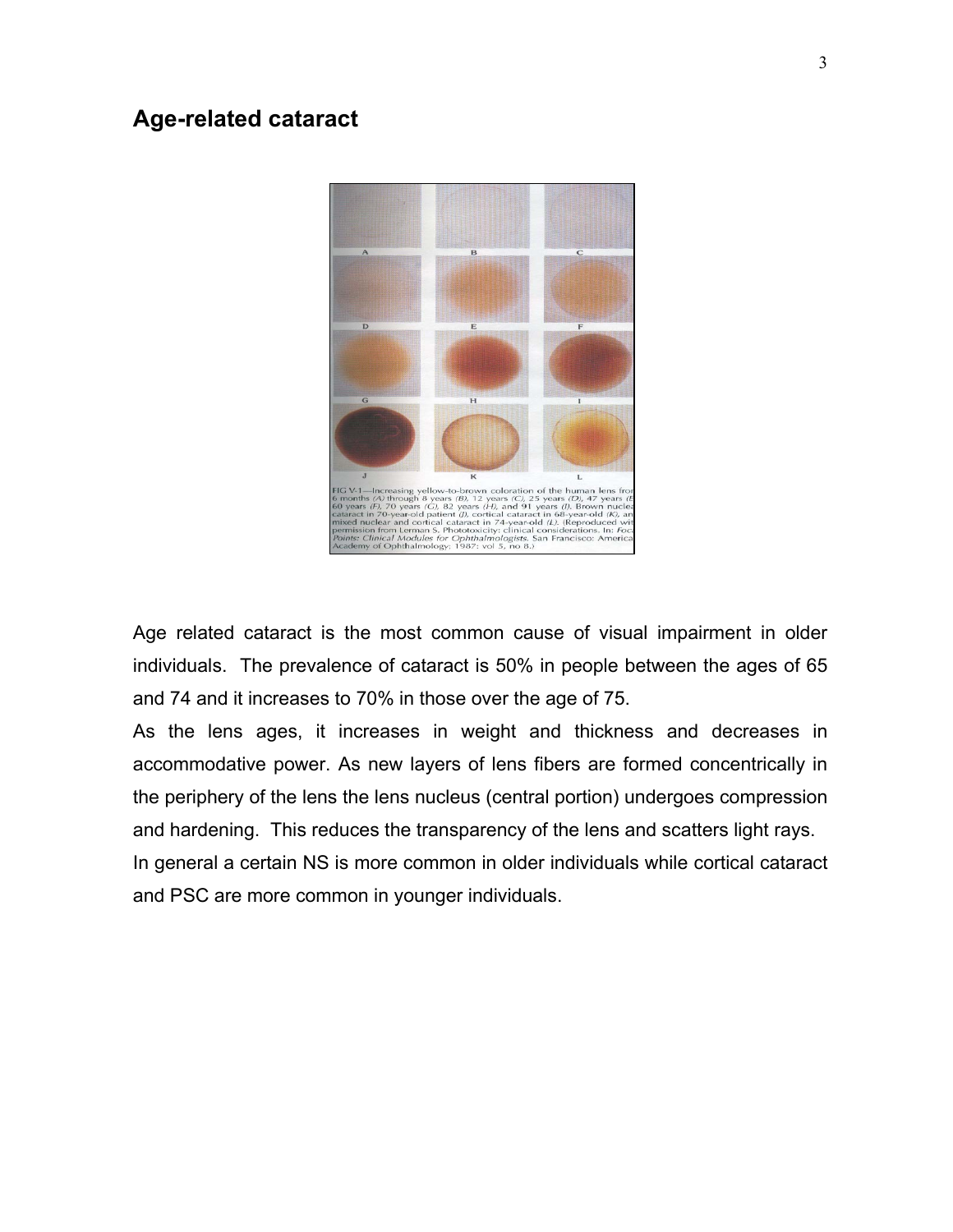# **Nuclear cataract**

Early nuclear cataract **Advanced nuclear cataract** 





The lens takes on a yellow hue with advancing age. Some degree of yellowing is considered normal in adult patients past middle age. This condition interferes only minimally with visual function. An excessive amount of yellowing is called nuclear cataract, and it causes a central opacity. The degree of yellowing and opacification is evaluated with a slit-lamp biomicroscope and by examining the red reflex with the pupil dilated.

#### **Features of Nuclear cataract**

- Progress slowly
- Usually bilateral, though they may be asymmetric
- Greater impairment of distant vision than of near vision
- In the early stages, progressive hardening of lens nucleus in some cases, enables otherwise presbyopic individuals (people above 40 yrs of age who use reading glass) to read without spectacles. This is referred to as second sight.
- In advanced cases, the lens nucleus becomes opaque and brown and causes poor hue discrimination.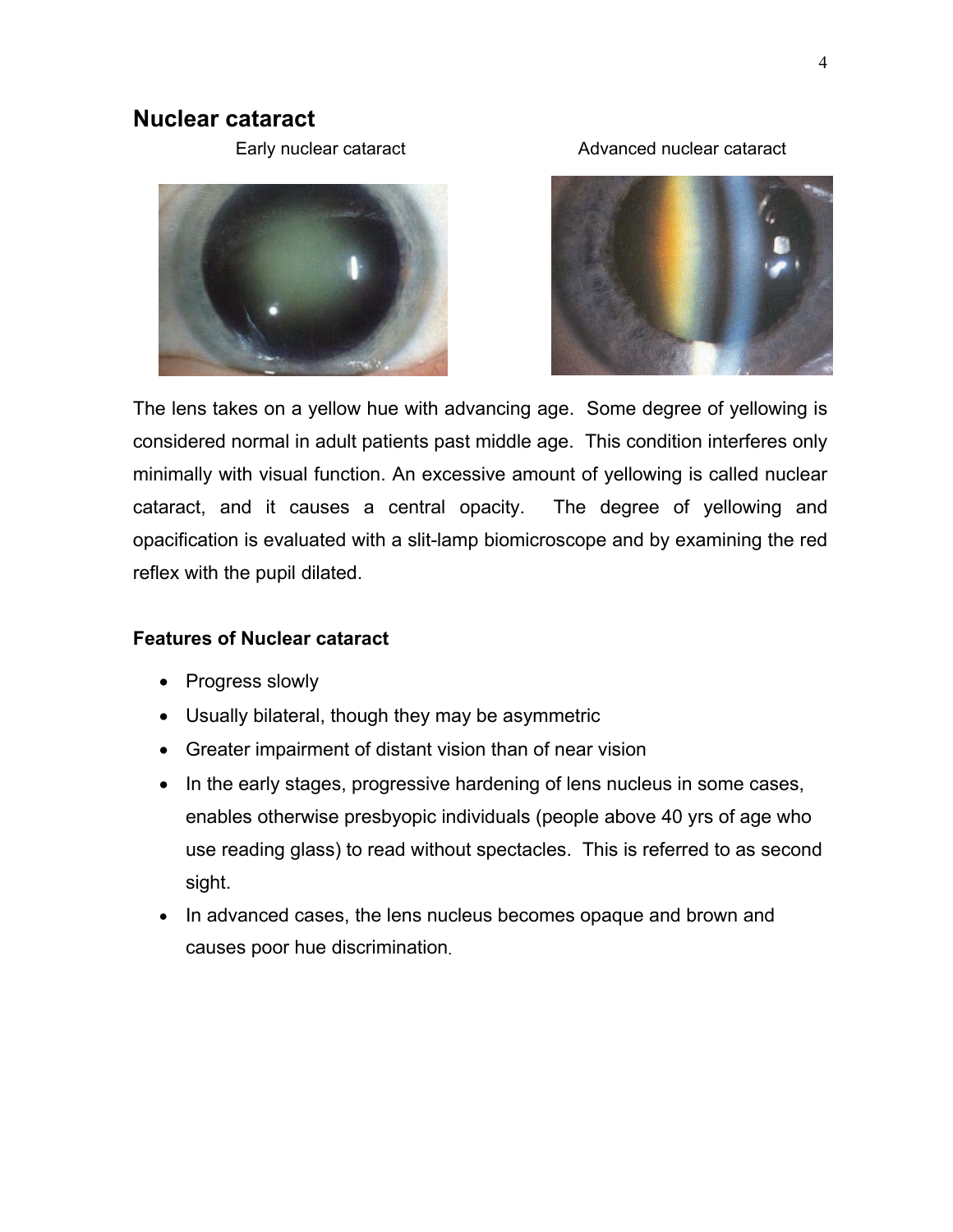# **Cortical Cataract**

# **Early Cortical Cataract**



Opacities start from the periphery of the lens. They appear as white opacities when viewed with slit lamp biomicroscope.

# **Features:**

- Some opacities remain unchanged for prolonged periods, while others progress rapidly.
- Usually bilateral but are often asymmetric
- Their effect on visual function varies greatly depending on the location of the opacification. Common symptom is glare from intense light source. e.g.,. Car headlights.

Where the entire lens become white and opaque the cataract is said to be mature.



# **Mature Cataract**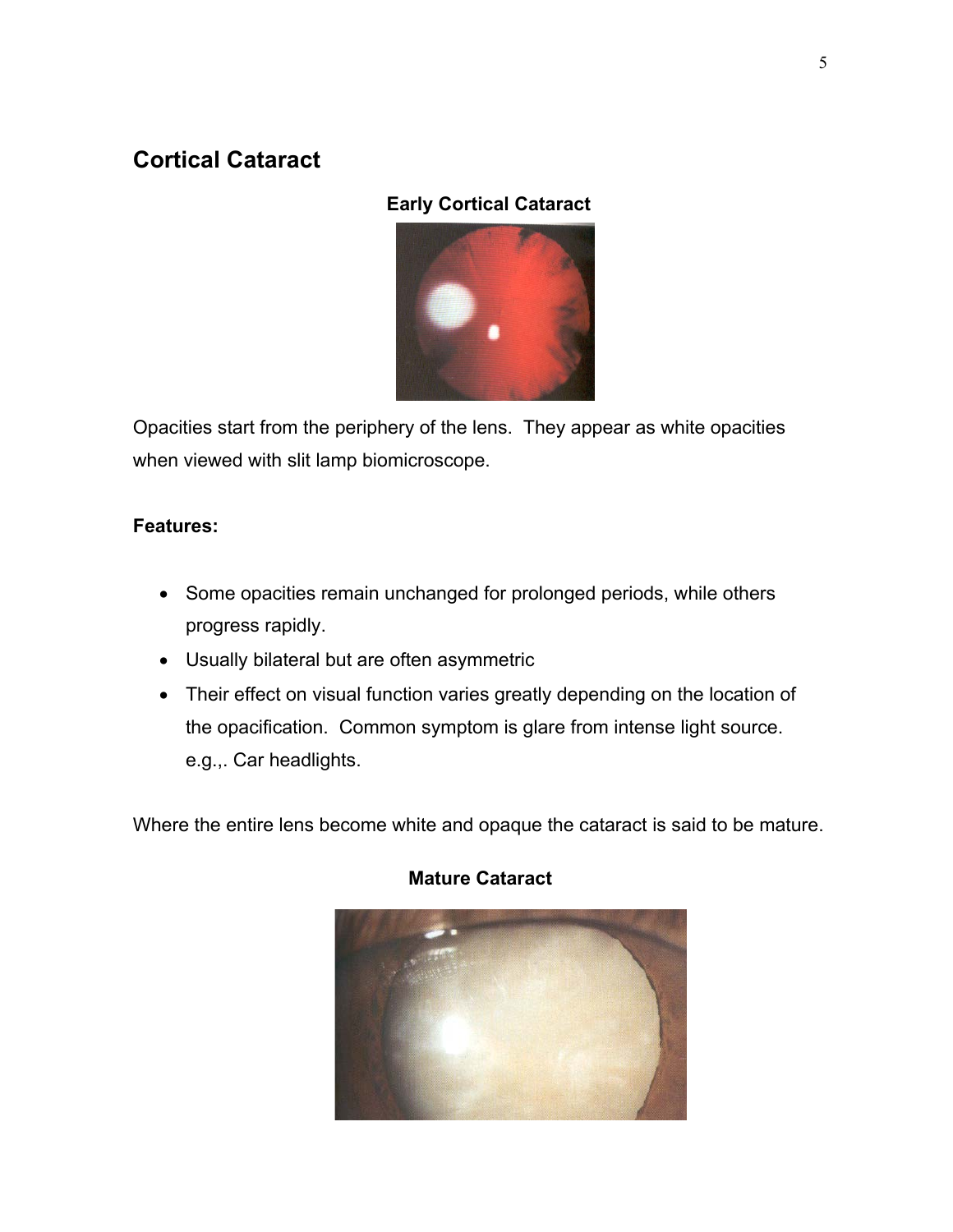# **Posterior sub capsular cataracts**



This type of cataract is seen in patients younger than those presenting with nuclear or cortical cataract. This can be age related or due to injury, drugs or inflammation.Patients complain of glare and poor vision under bright light. Near vision is reduced more than distant vision.

# **Trauma (Injury)**

Traumatic lens damage can be

- Mechanical injury  $-$  blunt injury e.g. with a ball, fist,
	- penetrating injury with a sharp object
- Physical injury radiation, electric current
- Chemical injury

#### **Mechanical injury**

A blunt injury may cause lens opacification either as an immediate event or a late sequale. This may involve a portion of the lens or the entire lens. A blunt trauma can cause partial displacement or total displacement of the lens from the visual axis due to damage to its supporting structures (zonules). There might be fluctuation of vision due to impaired accommodation, or double vision on seeing with the affected eye.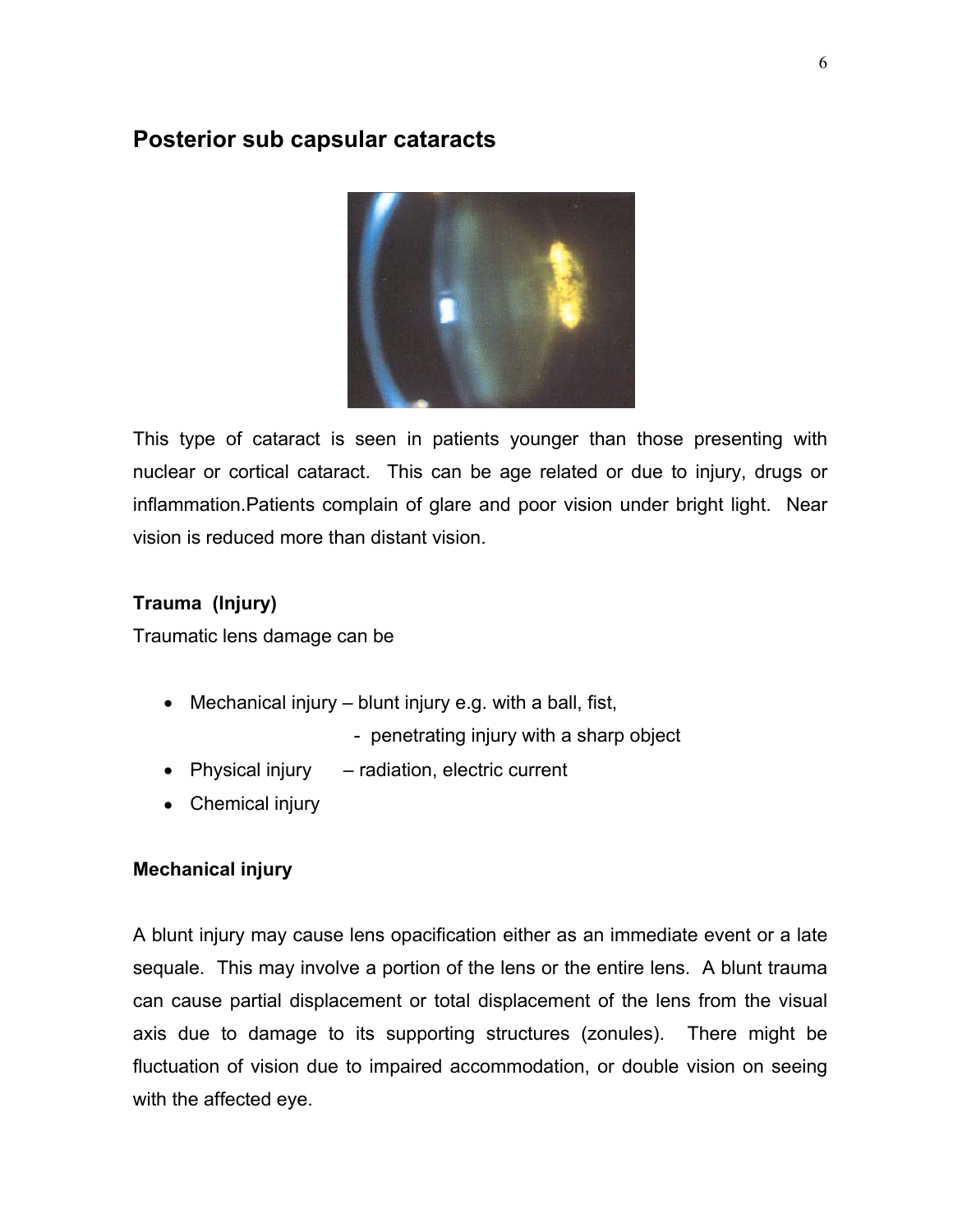A penetrating injury results in opacification of the lens at the site of injury and it progresses rapidly to complete opacification.This may require surgery as an emergency

#### **Radiation – induced cataract**

The lens is extremely sensitive to ionizing radiation; but it may take as much as 20 years after exposure before cataract becomes clinically apparent. Infrared radiations (seen in glass blowers) can cause peeling of the lens fibers. Ultraviolet radiation in the range of UV-B-290-320 nm can cause cataract. Microwave radiation doesn't have much effect on lens.

#### **Chemical injury:**

Alkali injuries are more likely to cause cataract than acid injuries. Metallic foreign bodies in the lens mainly iron and copper can also cause cataract.

#### **Electrical injury**

Cataract induced by electrical injury may regress, remain stationary or mature to complete cataract over months or years.

#### **Other causes:**

#### **Systemic conditions:**

- 1. **Diabetes** Diabetic patients have an increased risk of age related cataract that occurs at a younger age than in patient without diabetes.
- **2. Atopic dermatitis** This is a skin disorder associated with severe itching and history of multiple allergies. Cataracts are bilateral and occur in the second to third decade.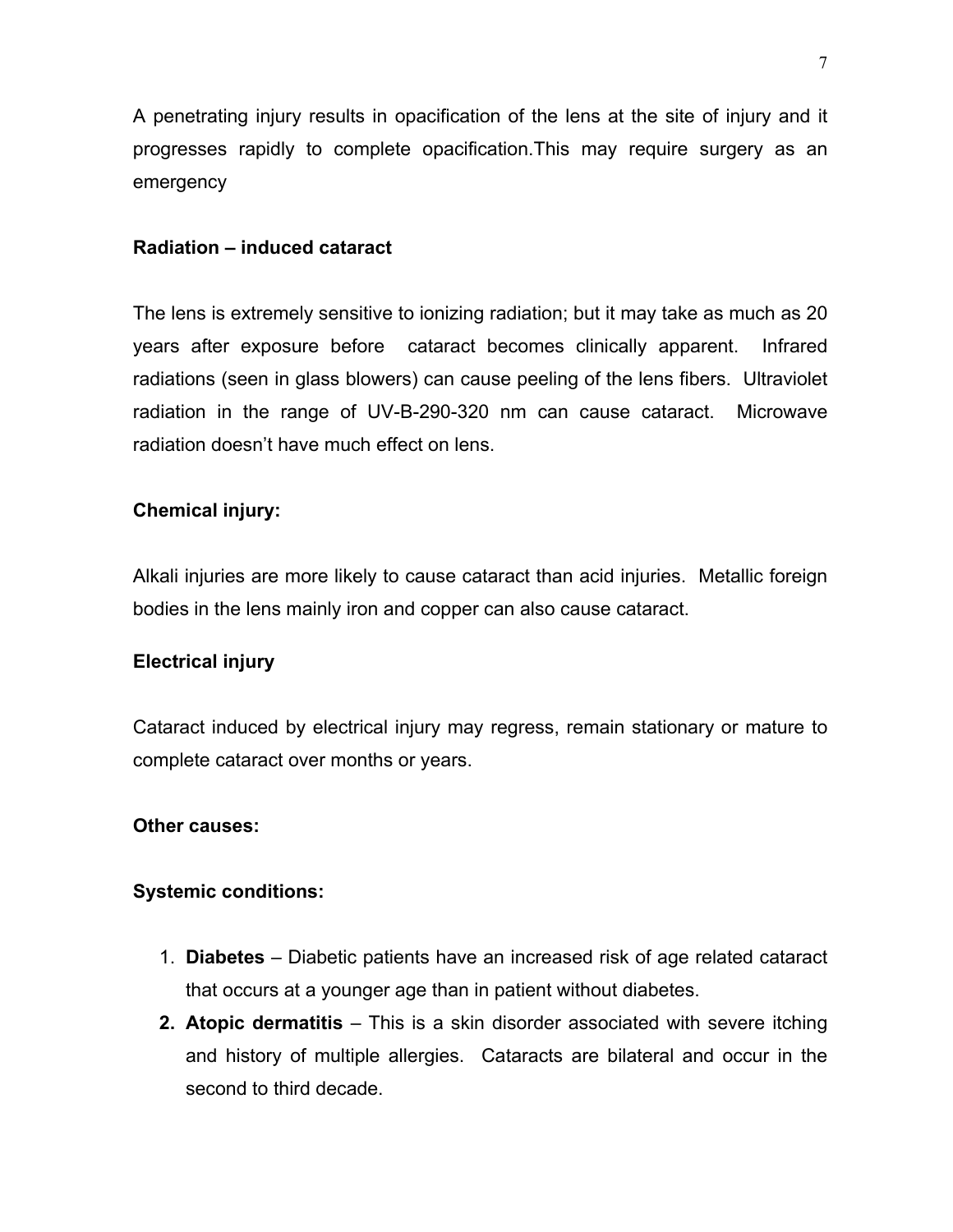#### **Drug – Induced cataract:**

1. **Corticosteroids** – are drugs, which can be given as tablets, injections or even sprays or drops. They are used mostly for severe asthma, organ transplant. (e.g. Kidney transplant) , allergies and indiscriminate use. They may cause posterior sub capsule cataract.

#### **Ocular causes:**

• Cataract often occurs secondary to inflammations in the eye (uveitis). This is usually a posterior sub capsular type of cataract.

# **Evaluation of cataract in Adults**

Management of cataract is guided by the information obtained through examining the patient and weighing several factors. Each individual's situation will vary. Evaluation of a patient with cataract is designed to obtain the following information:

- Does the lens opacity correspond to the degree of visual impairment?
- Does the patient's reduced ability to function warrant surgery?
- Is the cataract age related or secondary to a systemic or ocular condition?

#### **Clinical history:**

1. **Decreased vision:** A cataract is clinically relevant if it causes a significant decrease in visual acuity, either distance or near. Different types of cataract may have different effects on visual acuity. Posterior sub-capsular cataracts of even mild degree can severely reduce visual acuity especially in bright illumination. Nuclear cataracts are associated with good near vision and poor distant vision. Cortical cataracts maintain a good vision till the central portion of the lens is affected, and this occurs at a late stage in cataract progression. In general a PSC causes more disturbance in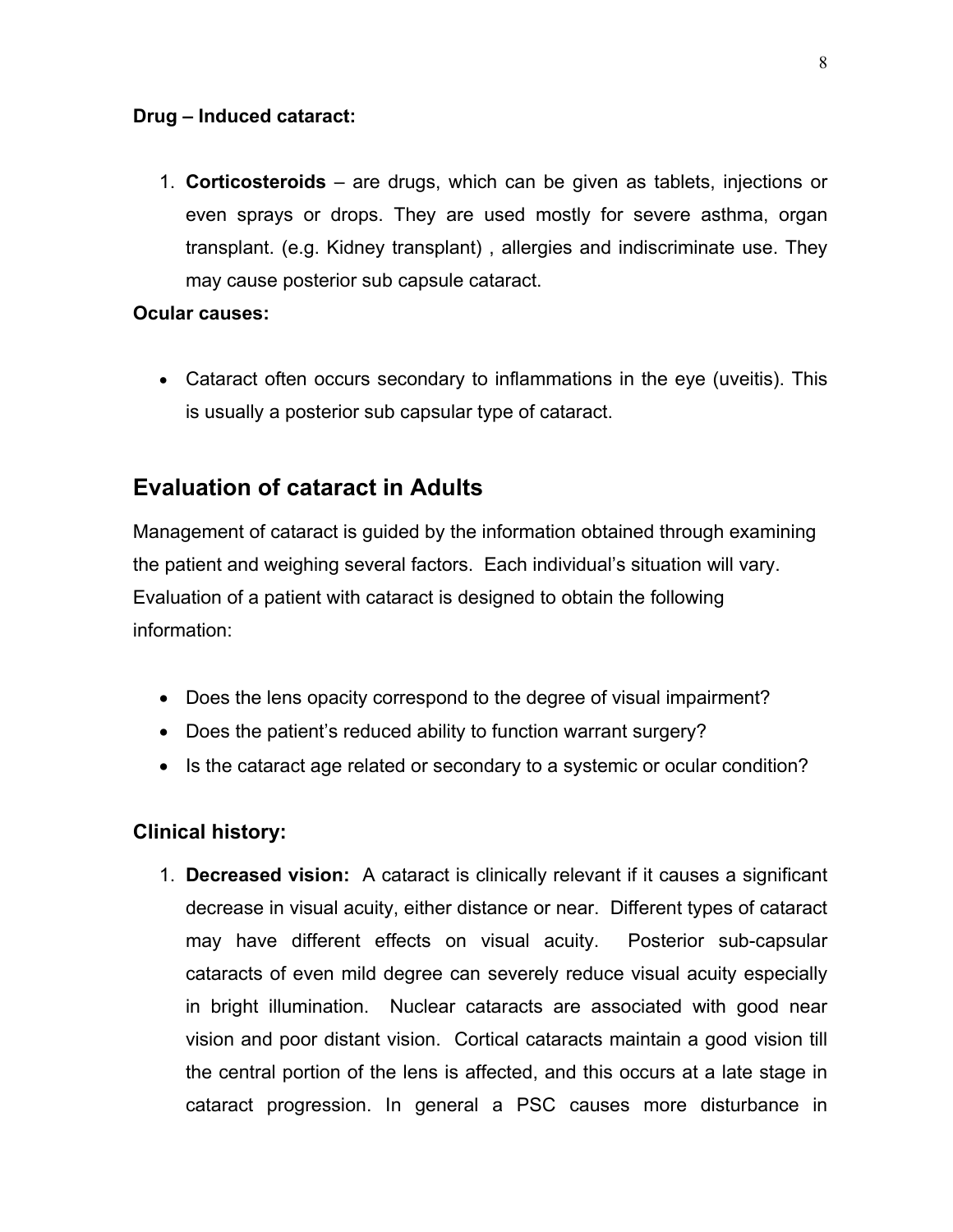effective functioning of an individual than a nuclear cataract eventhough, visual acuity measurement can be the same.

- 2. **Glare:** Cataract patients often complain of increased glare. This is particularly prominent with posterior sub capsular cataract but is also common with cortical cataracts. Glare is less characteristic of nuclear cataract. Many patients tolerate moderate levels of glare with little difficulty but some are very symptomatic and may require early surgical treatment for cataract.
- 3. **Contrast sensitivity:** This is a measure of the patient's ability to detect subtle variation in shading by using figures that vary in contrast. This is reduced in cataract patients.

#### **Non-surgical management:**

Several non-surgical approaches may be temporarily effective in improving visual function in patients with cataract.

- Careful refraction can improve spectacle correction for distance and near vision.
- Increased ambient illumination and increased spectacle add are also helpful in reading.
- Topical eye drops which dilate the pupil (part of the eye through which light ray pass) may improve vision in patients with central cataract (opacity involving the central portion of the lens)

Medical management of cataract is being aggressively researched. Although progress is being made no commercially available medication has been proved to delay or reverse cataract formation in humans.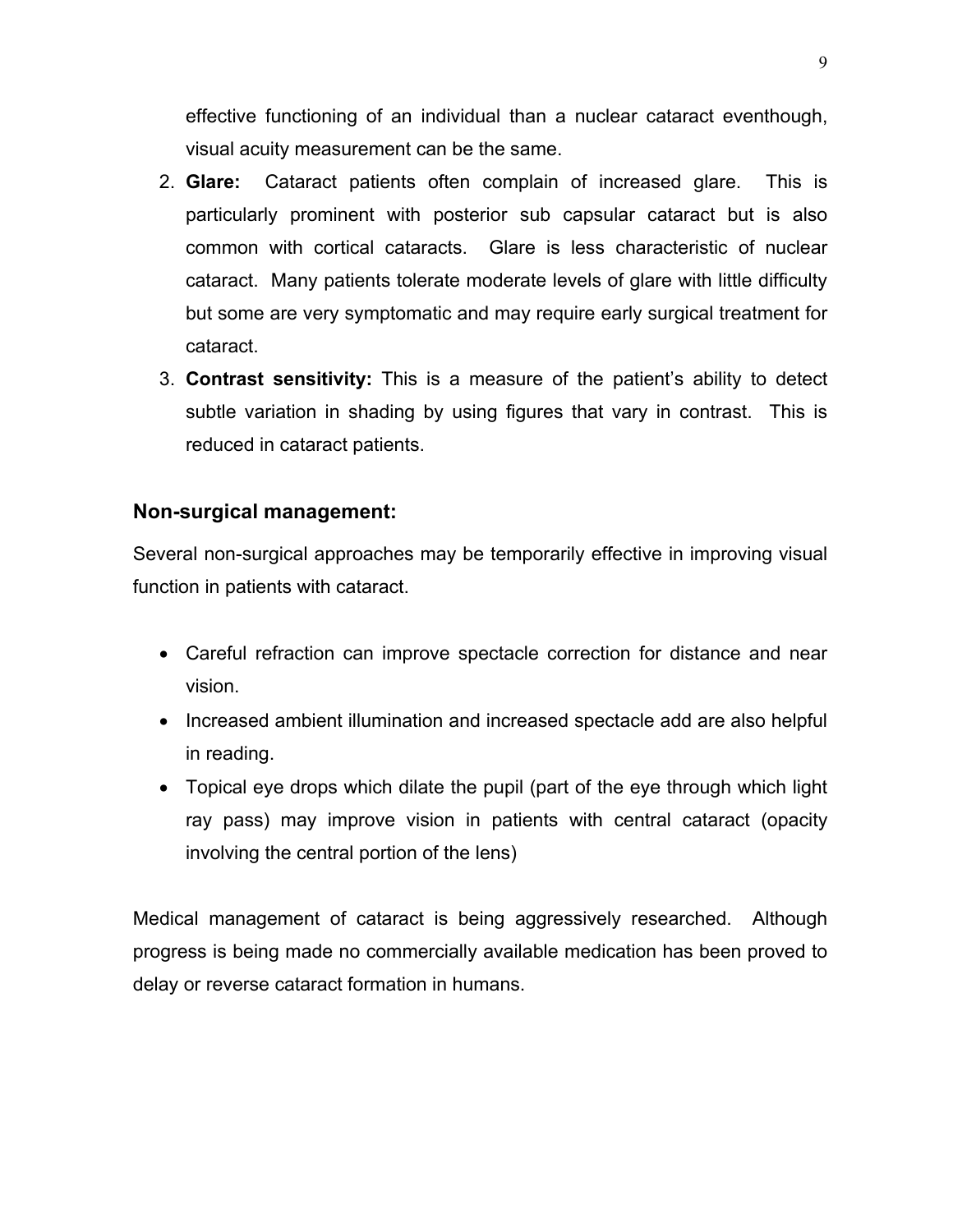#### **Low vision aids for cataract:**

An older individual with mild to moderate nuclear cataract will benefit from wearing glasses for distance.

Some patients with limited visual function from cataract may be helped by optical aids when surgical management is not appropriate. Handheld monoculars of 2.5x, 2.8x, and 4x facilitate spotting objects at a distance, while high add spectacles magnifiers and telescopic loupes are used for reading and close work. Since cataract reduces contrast and causes glare, use of an appropriate absorptive lens can minimize this disability.

# **Surgical Management**

#### **Indication for surgery:**

The most common indication for cataract surgery is the patients desire for improved visual function. The decision is not based on a specific level of visual acuity.

Many governmental agencies and industries have minimum standards of visual function for such tasks as driving, flying and operating complex equipment. A patient whose best-corrected visual acuity does not meet these visual requirements may need to consider cataract surgery.

Once the patient has decided to seek improvement of visual function through cataract surgery, however, the ophthalmologist must determine whether this step is warranted.

A patient with visually significant cataract is a candidate for surgery on the eye with the more advanced cataract. The decision to proceed must be individualized according to the patient's visual needs and potential. A reasonable time should separate the two procedures if cataract is seen in both eyes, to ensure the success and safety of the first operation.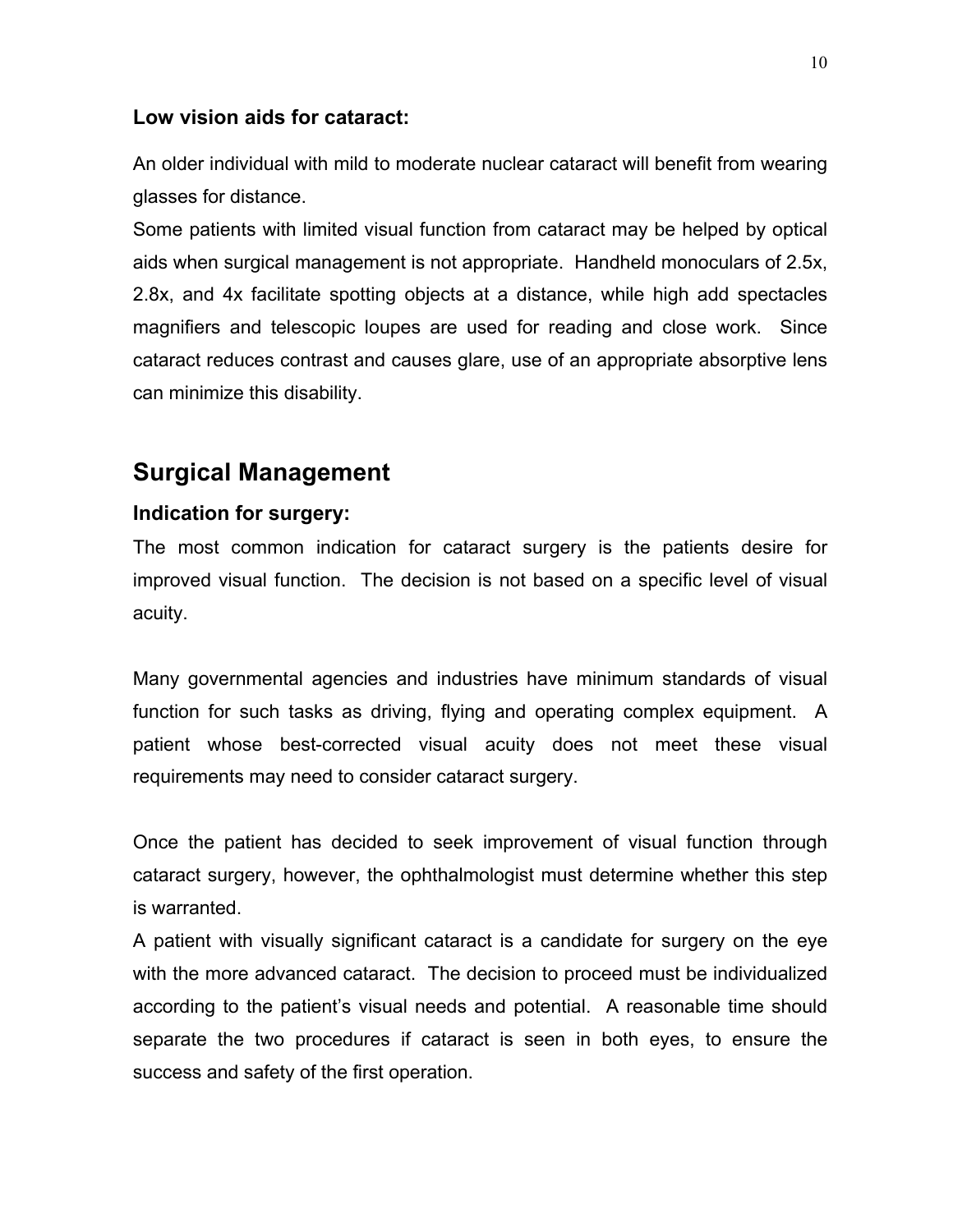# **Medical indication for cataract surgery:**

In addition to restoration of visual acuity, medical indications for surgery include

- (i) Leaking lens or a swollen lens causing an increase in eye pressure.
- (ii) Opaque lens that obscures the view of the fundus and thus prevents necessary treatment in the retina such as lasers in diabetic retinopathy.
- (iii) Displaced lens.

# **Contra indication for cataract surgery.**

The mere presence of cataract is not an indication for surgery.

Surgery is not done in the following condition.

- (i) Patient does not want surgery
- (ii) Glasses / visual aids provide satisfactory vision
- (iii) Patients lifestyle is not compromised
- (iv) Patient is medically unfit.

# **Pre-operative Evaluation:**

When the doctor and patient have determined that cataract surgery is warranted, additional evaluation and information should be obtained prior to the procedure. Following are general guidelines, which should be tailored to the specific patients situation.

# **General health of the patient:**

A complete medical history is obtained from the patient to rule out medical problems like diabetes, heart disease, lung disease, bleeding disorder, renal dysfunction (kidney failure) and drug allergies.

# **Pertinent ocular history:**

History of eye trauma, inflammation, eye pressure or retinal disease should be obtained as any of these if present can affect the visual prognosis after surgery. If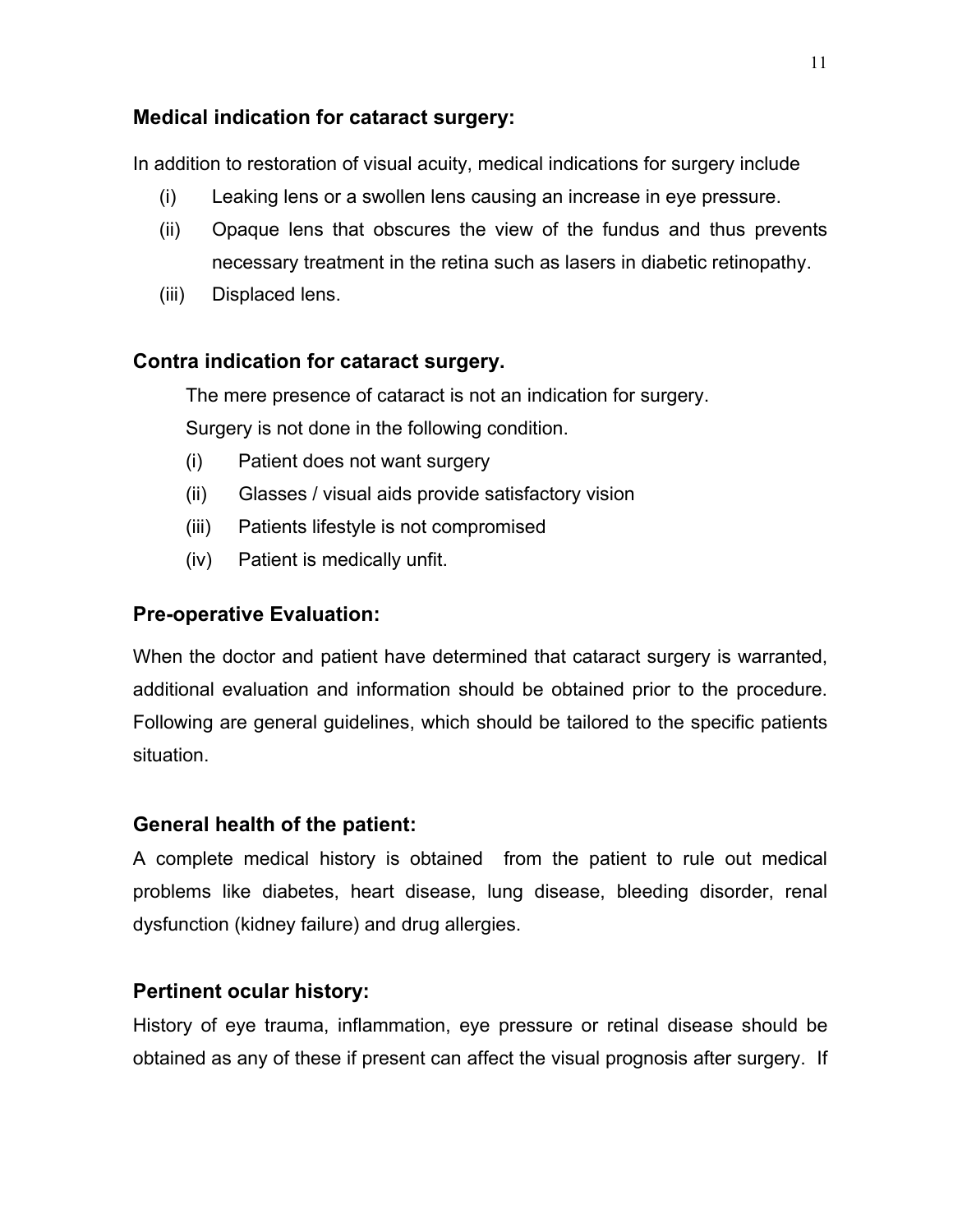the patient has had cataract surgery in the other eye, it is important to obtain information about the operative and post operative course of that eye.

If the patient has had refractive corneal surgery, it is helpful to obtain information about the type of procedure both in predicting the intraocular lens power and in determining the surgical approach.

In practice a long duration diabetic must be told of the possibility of diabetic retinopathy, which may be masked by the presence of the cataract.

# **Social status:**

The decision to undertake cataract surgery is not based on the patient's visual acuity in itself but rather on the effect of reduced visual function on the individual. So the doctor should be aware of the patients occupation, lifestyle and any possible chemical dependencies as they relate to the post-operative recovery.

#### **General examination:**

Since 80% of cataract patients are otherwise healthy, a healthy cataract patient does not require a battery of extensive and expensive systemic tests before undergoing cataract surgery.

Two basic tests that are universally agreed upon are screening for diabetes and hypertension.

A routine urine examination for checking sugar is required .If it is positive then blood sugar is investigated and necessary treatment is initiated Blood pressure recording is mandatory to check for hypertension.

Patients with any other systemic disorders should be investigated accordingly.

#### **Ocular investigations:**

- (i) Visual acuity of the patient is to be recorded.
- (ii) The eyelids and the tear drainage systems are examined for any infection. If infection in present appropriate measures is taken and cataract surgery is postponed till infection subsides.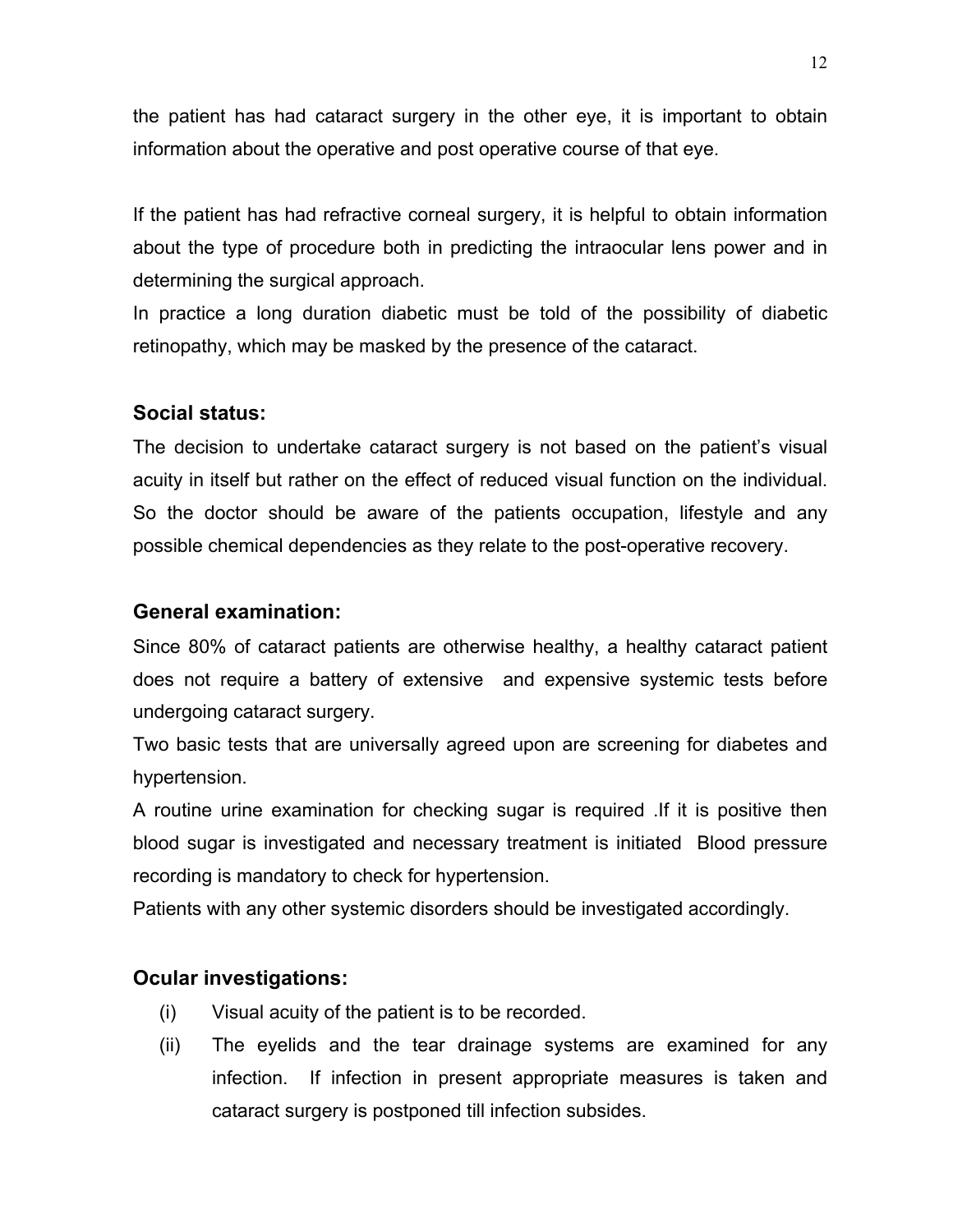- (iii) All the anterior segment eye structures are examined with a slit lamp with special reference to the density and nature of cataract.
- (iv) Retinal examination is a must for all patients undergoing cataract surgery. If the fundus is not seen or if the retinal function is found to be defective, the visual prognosis should be explained to the patient.
- (v) An ultra sonogram can be used in cases of cataract, which is not age related.
- (vi) Intra ocular pressure is recorded to rule of  $\cos$  existing glaucoma
- (vii) The power of the intra-ocular lens for each patient is estimated by using Keratometry and A – scan.

#### **Patient preparation and informed consent:**

After undergoing the above procedures and if the patient is found to be fit for surgery,then an informed consent is obtained from the patient.

The patient should have a clear idea about.

- (i) Risks and benefits of cataract surgery
- (ii) Indications for and alternative, to surgery.
- (iii) Risks of common operative and post operative complication
- (iv) Anticipated time course for activity limitations.
- (v) Role of pre existing ocular and Medical disorder in visual outcome.
- (vi) Desired post operative refractive status
- (vii) When the final optical correction will be given
- (viii) Amount and duration of post operative eye medications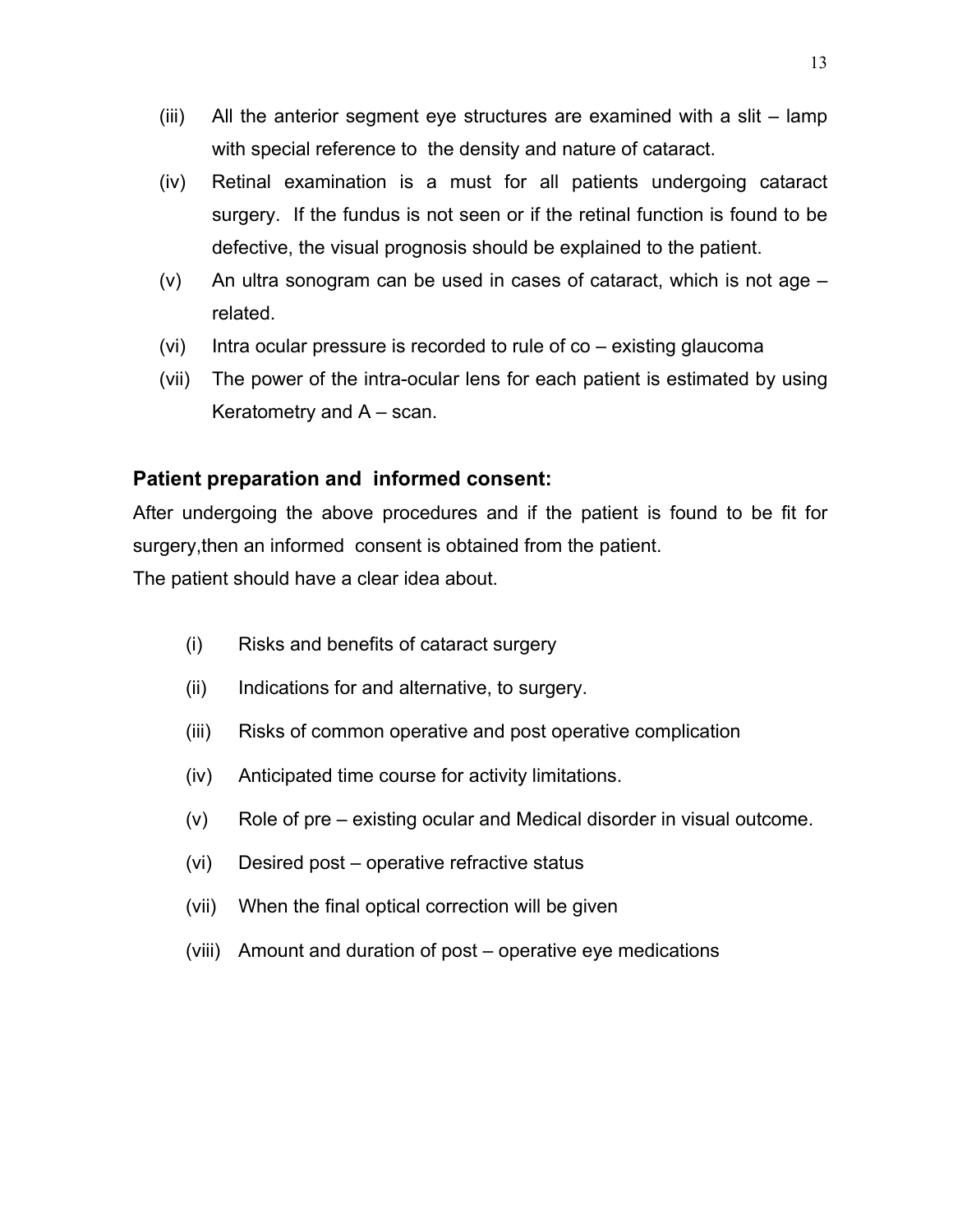# **Surgical Techniques Evolution of cataract surgical Techniques.**

| <b>Couching</b>              | <b>Pros</b> |                           | <b>Cons</b> |                              |
|------------------------------|-------------|---------------------------|-------------|------------------------------|
| (800 Bc)                     | (i)         | No other available        | (i)         | Very high complication       |
|                              |             | procedure then.           |             | rate                         |
|                              |             |                           | (ii)        | Performed by non -           |
|                              |             |                           |             | professionals with no        |
|                              |             |                           |             | follow-up                    |
|                              |             |                           | (iii)       | Still very poor vision       |
| Intra capsular Cataract      | (i)         | Simple procedure          |             |                              |
| extraction (ICCE)            | (ii)        | Not dependent on          | (i)         | Good best corrected          |
| With aphakic glasses         |             | operating microscope      |             | vision but poor in quality   |
| $19^{\text{th}}$<br>(Early   | (iii)       | sight restored with       | (ii)        | Patients blind without       |
| century)                     |             | spectacles                |             | spectacles                   |
|                              | (iv)        | Still used in removal of  | (iii)       | Spectacles are heavy and     |
|                              |             | partially displaced lens  |             | inconvenient with distortion |
|                              |             | (subluxated lens)         | (iv)        | 50% have lost or broken      |
|                              |             |                           |             | spectacles in 2 years.       |
|                              |             |                           |             |                              |
| <b>ICCE with Anterior</b>    | i)          | Simple                    | (i)         | Requires operating           |
| chamber Intra - ocular       |             | instrumentation           |             | microscope                   |
| Lens (1970's)                | ii)         | No need to learn extra -  | (ii)        | More skill than ICCE         |
|                              |             | capsular cataract         | (iii)       | Higher incidence of late     |
|                              |             | extraction.               |             | complication                 |
|                              |             |                           | (iv)        | Eyes are less tolerant to    |
|                              |             |                           |             | <b>AC IOL</b>                |
|                              |             |                           |             |                              |
| <b>Manual extra Capsular</b> | (i)         | Safer than ICCE           | (i)         | Suture related               |
| cataract Extraction          | (ii)        | Better visual functioning |             | complication (Irritation,    |
| with Posterior               |             | and quality of life       |             | discomfort, Infection)       |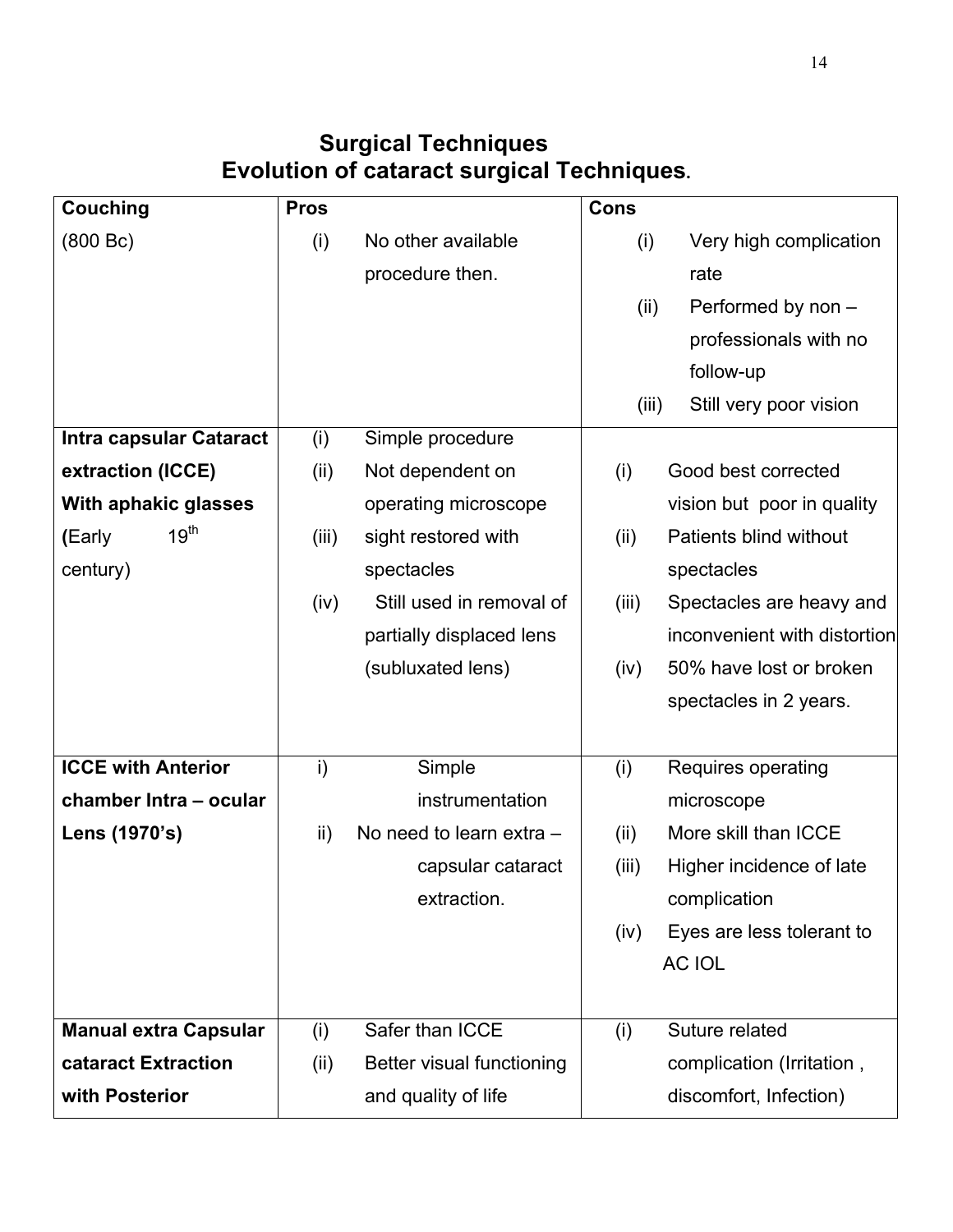| chamber intraocular           |        |                        |       |                           |
|-------------------------------|--------|------------------------|-------|---------------------------|
| lens (early 1980's)           |        | <b>Pros</b>            |       | <b>Cons</b>               |
|                               | (iii)  | Better uptake of IOL   | (ii)  | Delayed wound healing (1  |
|                               |        | than spectacles        |       | to 2 months)              |
|                               | (iv)   | Requires a relatively  | (iii) | Repeated follow-up visits |
|                               |        | shorter learning curve | (iv)  | Glass correction for      |
|                               | (v)    | Simple Instruments and |       | reading cannot be given   |
|                               |        | equipment.             |       | immediately.              |
|                               |        |                        | (v)   | Suture expensive          |
| <b>Manual sutureless</b>      | (i)    | No suture – related    | (i)   | Longer learning curve     |
| <b>Cataract Surgery (Late</b> |        | complication           | (ii)  | Difficult in complicated  |
| 1980's)                       | (ii)   | Minimal discomfort to  |       | cases                     |
|                               |        | the patient            |       |                           |
|                               | (iii)  | Quick and good         |       |                           |
|                               |        | rehabilitation         |       |                           |
|                               | (iv)   | Only one follow $-$ up |       |                           |
|                               |        | after 1 month for      |       |                           |
|                               |        | reading glasses        |       |                           |
|                               | (v)    | Simple instrument and  |       |                           |
|                               |        | equipment              |       |                           |
|                               | (vi)   | Low cost               |       |                           |
|                               | (vii)  | <b>Quick Procedure</b> |       |                           |
|                               | (viii) | More affordable and    |       |                           |
|                               |        | sustainable than phaco |       |                           |
|                               |        | emulsification with    |       |                           |
|                               |        | similar results        |       |                           |
|                               |        |                        |       |                           |
|                               |        |                        |       |                           |
| <b>Suture less</b>            | (i)    | No suture – related    | (i)   | Expensive technology      |
| <b>Phacoemulsification</b>    |        | complications          |       | costly breakdown          |
| (scleral incision early       |        |                        |       |                           |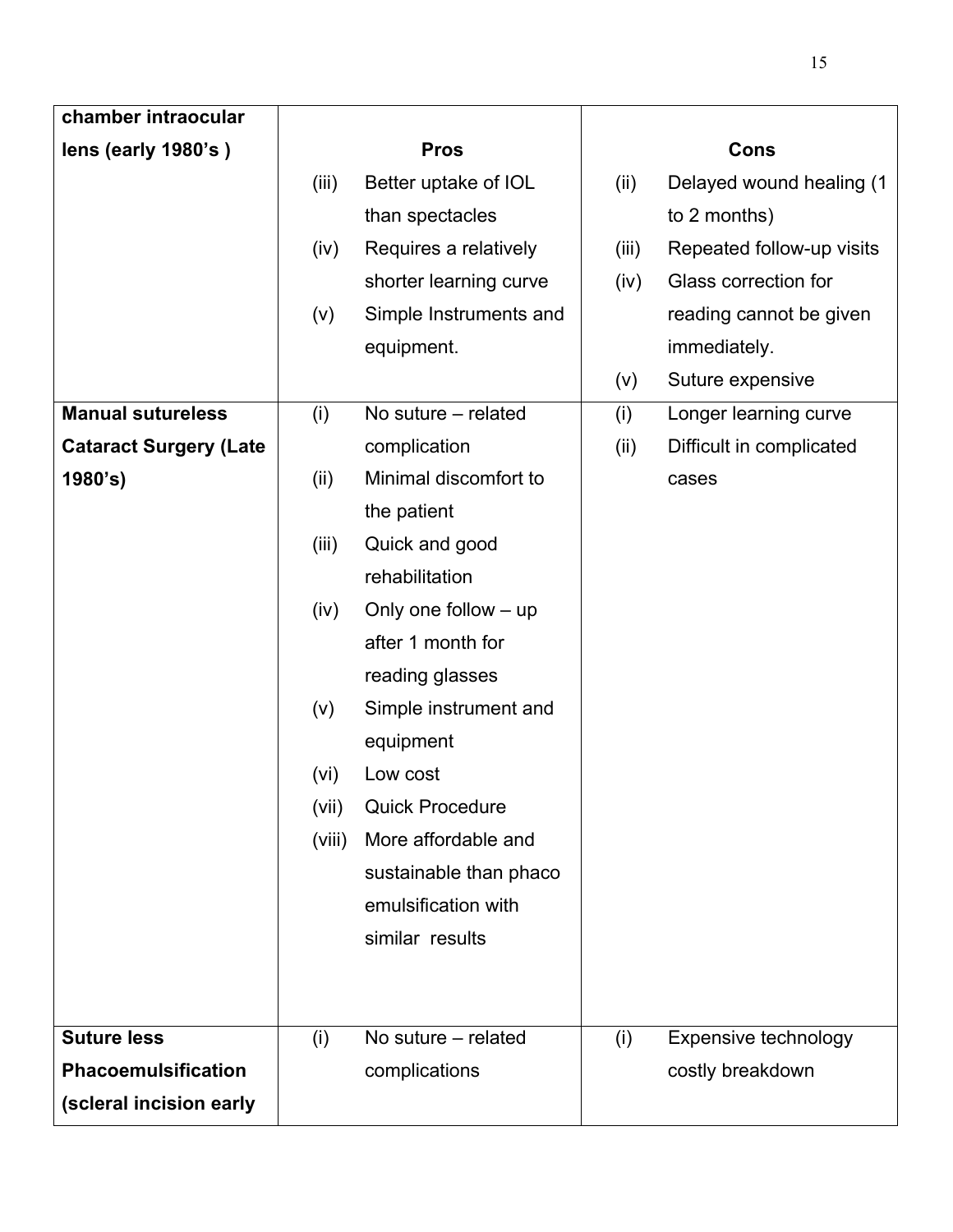| 1990's)                      |       | <b>Pros</b>                |       | Cons                        |
|------------------------------|-------|----------------------------|-------|-----------------------------|
|                              | (ii)  | Better quality of vision   | (ii)  | More difficult in advanced  |
|                              | (iii) | Minimal discomfort         |       | nuclear and mature          |
|                              | (iv)  | <b>Fast rehabilitation</b> |       | cataracts                   |
|                              | (v)   | Less tissue handling       | (iii) | Complication more           |
|                              |       |                            |       | difficult to manage         |
|                              |       |                            |       |                             |
|                              |       |                            |       |                             |
| <b>Phacoemulsification</b>   | (i)   | can be done with topical   | (i)   | Greater degree of           |
| <b>With clear corneal</b>    |       | anesthetic eyedrops        |       | technical difficulty        |
| <b>Incision and foldable</b> |       | and so no injections       | (ii)  | possible corneal burn       |
| <b>PC-IOL or Multifocal</b>  |       | need to be given           | (iii) | Multifocal IOL should be    |
| IOL (mid - 1990's)           | (ii)  | Allows return of vision    |       | properly placed or else     |
|                              |       | immediately following      |       | there will be discomfort in |
|                              |       | surgery                    |       | vision.                     |
|                              | (iii) | No need for patching       | (iv)  | Costs more                  |
|                              |       | eye after surgery (esp.    |       |                             |
|                              |       | in oneeyed patients)       |       |                             |
|                              | (iv)  | Less tissue handling       |       |                             |
|                              | (v)   | Reduces risk of            |       |                             |
|                              |       | bleeding (esp. for         |       |                             |
|                              |       | patients with bleeding     |       |                             |
|                              |       | disorders)                 |       |                             |
|                              | (vi)  | Better quality of vision   |       |                             |
|                              | (vii) | Multi focal IOL used for   |       |                             |
|                              |       | near vision also so no     |       |                             |
|                              |       | reading glasses needed.    |       |                             |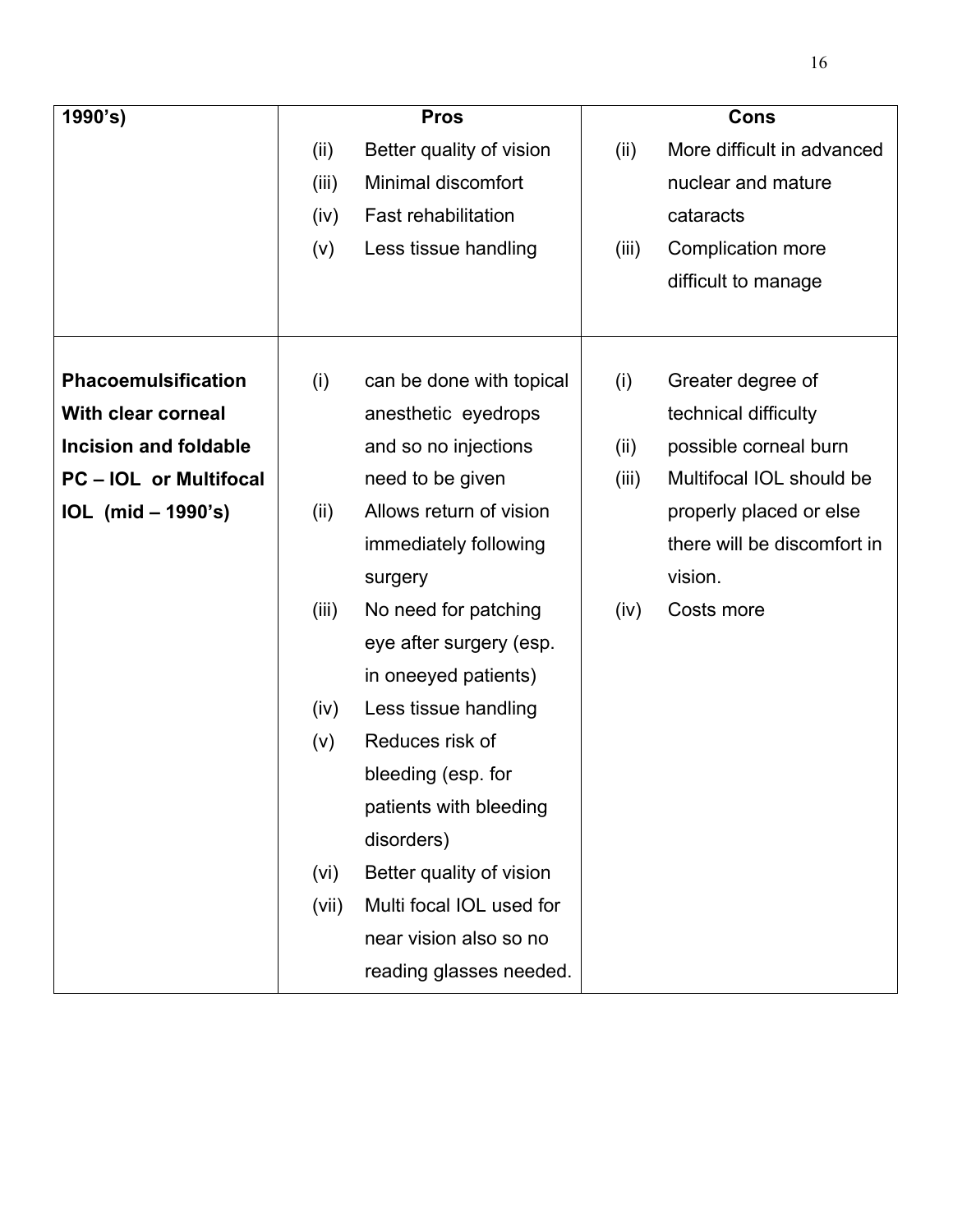# **Out comes of cataract surgery**

Contemporary cataract surgery has an excellent success rate both in terms of improving visual acuity and enhancing subjective visual function. More than 90% of otherwise healthy eyes achieve good vision.

Visual acuity is but one measure of the functional success of cataract surgery. Research tools have been developed to assess how cataract progression and cataract surgery affect visual function. One of these is a questionnaire administered to patient to measure functional impairment related to vision before and after cataract surgery.

Prospective studies using these tools show that patients who under go cataract surgery have significant improvement in many quality-of-life parameters, including community, and home activities, mental health, driving and life satisfaction.

In the typical post operative regimen the patients are given antibiotic and steroid eyedrops with cycloplegics for month and are all examined 1 day, 1 week and one month and about 3 months after surgery. More frequent examinations are indicated if unusual clinical findings are noted or if complications occur. During the post – operative examination the ophthalmologist evaluates the patients visual acuity and eye pressure and performs a slit – lamp examination.

Variability in the refractive state of the eye is a normal post – operative finding as wound healing occurs. If sutures are present as in ECCE they may be cut or removed. Refractive error usually stabilizes within  $6 - 12$  weeks after surgery and glasses can be prescribed at that time. Although refractive stability is achieved more rapidly after small – incision sutureless cataract surgeries and phacoemulsification, the visual outcome at 3 months is comparable.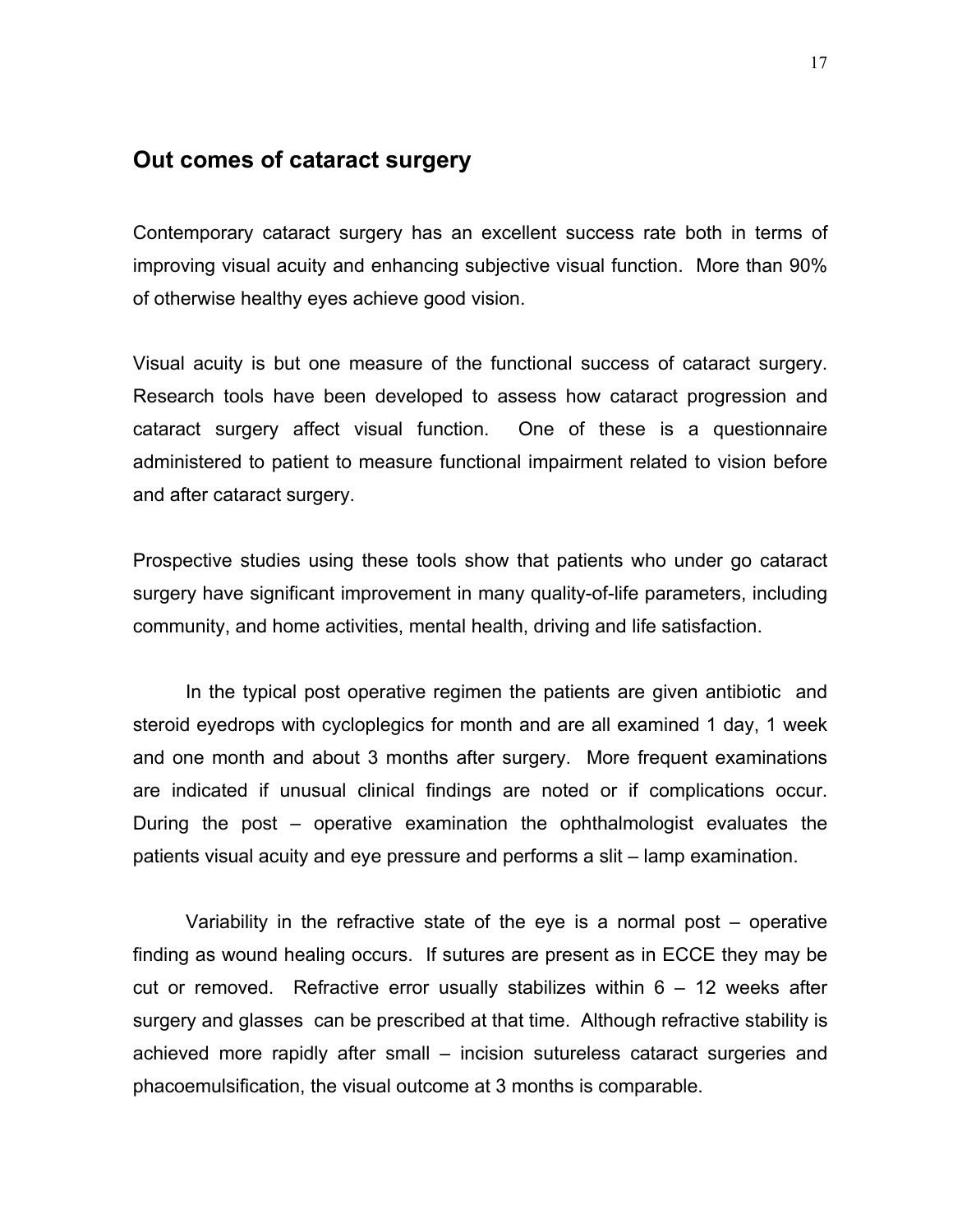Complication rates of cataract surgery are very low. Opacification of the posterior lens capsule is the most common but less serious complication. The incidence rate of this varies and depends on whether the end – point in clinically significant capsular opacification or any detectable opacification.

Contemporary cataract surgery is remarkably successful in improving sight and restoring visual function to patients. However complication can occur, and the operation should not be regarded as a ``risk free" procedure

# **Complications of Cataract surgery.**

Complication of cataract surgery are varied in timing as well as scope. Therefore it is necessary to observe the postoperative cataract patient at periodic intervals. A typical post – operative regimen consists of examining the patient 1day, 1 week, about a month and 3 months following cataract surgery.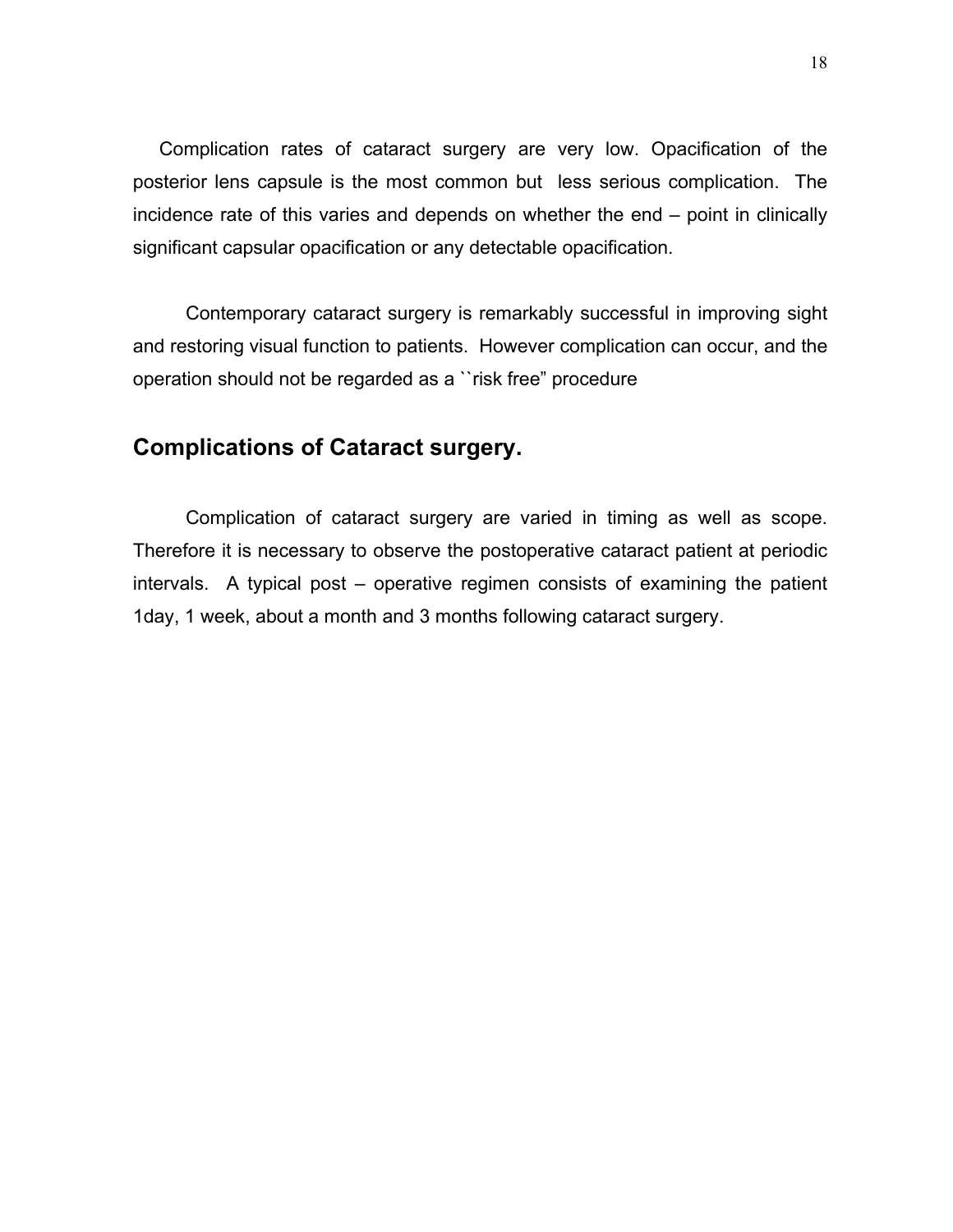

# **Posterior capsule opacification (PCO)**

PCO is one of the inherent complication of modern cataract surgery. The Posterior capsule which is used as an anchor for the IOL may opacify over time. Fortunately this is amenable to treatment by means of Nd: YAG laser posterior capsulotomy.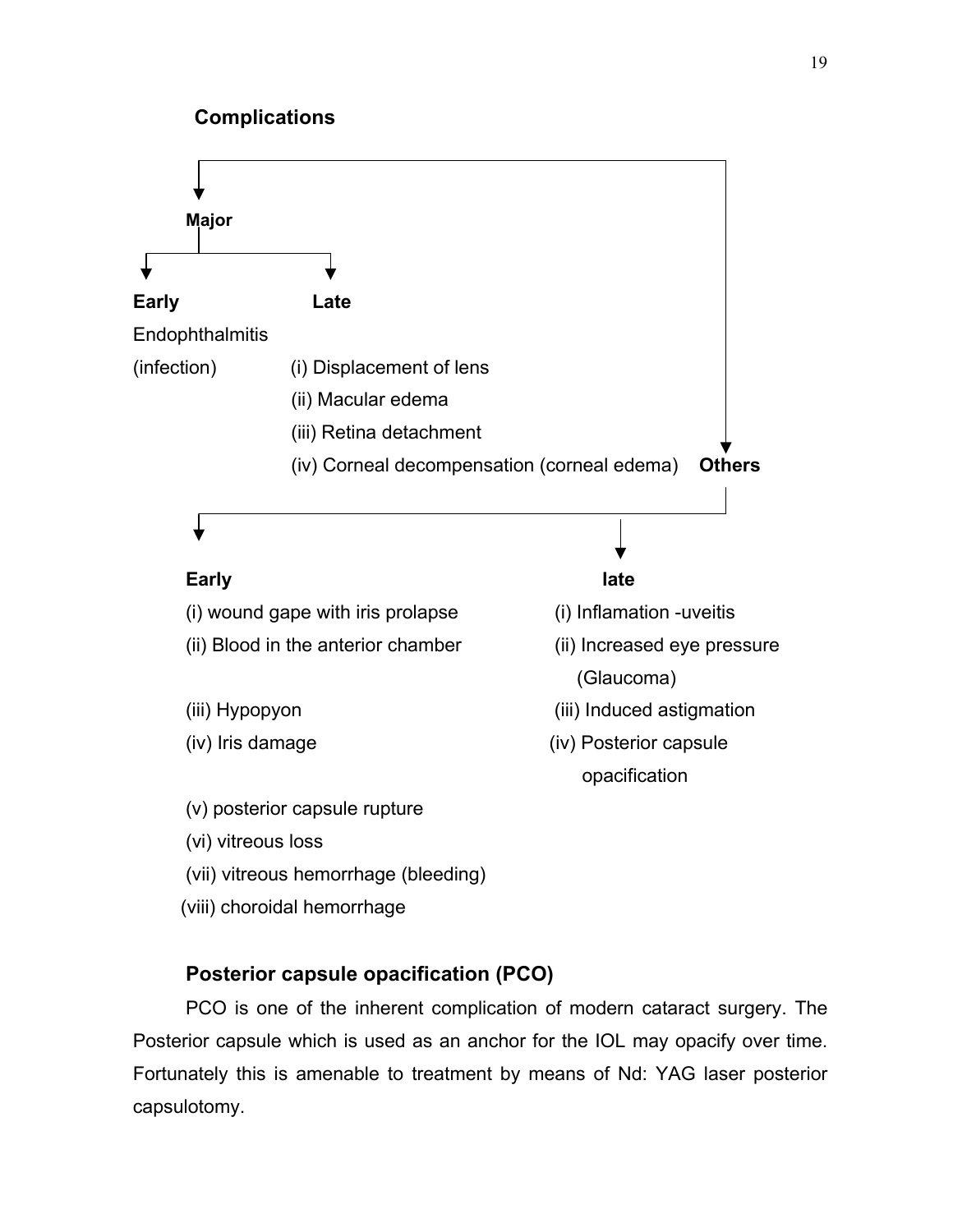Factors influencing PCO include

- (i) Age of the patient.
- (ii) History of intraocular inflammation
- (iii) Presence of pseudo exfoliation (white dandruff like material over iris and lens)
- (iv) Lens implant design
- (v) Lens surface modification
- (vi) Lens optic material
- (vii) Time elapsed since surgery

# **Nd: YAG laser capsulotomy**

# **Indication**

- 1. Best corrected visual acuity symptomatically decreased as a result of hazy posterior capsule.
- 2. A hazy posterior capsule preventing the clear view of the ocular fundus required for diagnostic or therapeutic purposes.
- 3. Uni ocular double vision or glare caused by posterior capsule wrinkling
- 4. Contraction of the anterior capsule margin.

# **Procedure:**

It is usually painless and is performed as an outpatient procedure. Lowest effective laser energy is used to puncture the posterior capsule.

# **Complication:**

Though the complication rate following ND: YAG laser capsulotomy is very less the following complications have been reported.

- 1. Transient elevation of eye pressure. So it is appropriate to prophylactically treat with a topical pressure-lowering drop.
- 2. Bleeding
- 3. Risk of Retinal detachment
- 4. Macular edema